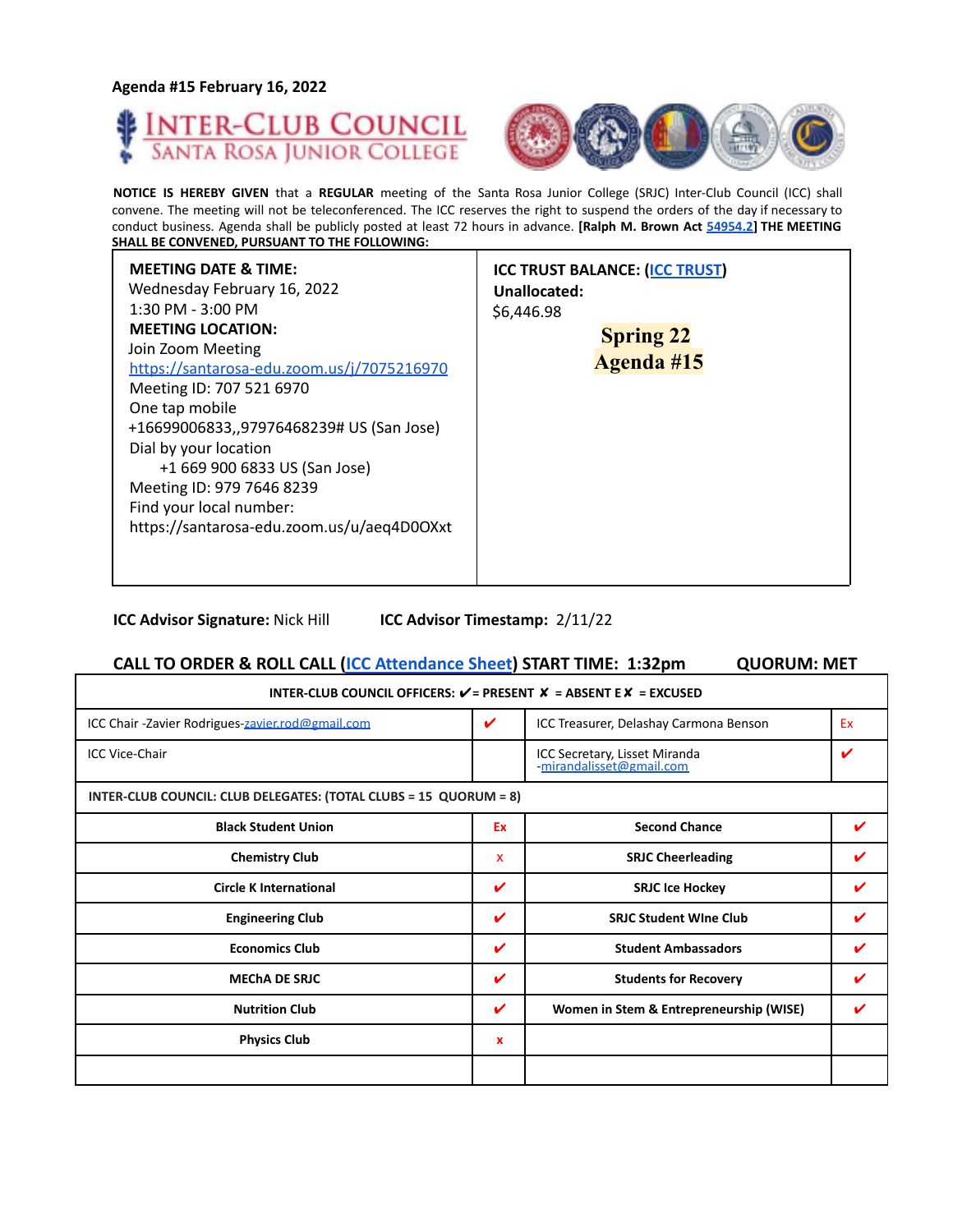| AD HOC CLUBS: NO DELEGATES: (TOTAL AD HOC CLUBS = DOES NOT AFFECT QUORUM) |                        |  |
|---------------------------------------------------------------------------|------------------------|--|
| <b>Student Nurses Association</b>                                         | <b>SRJC Water Polo</b> |  |
| Intervarsity                                                              |                        |  |
|                                                                           |                        |  |
|                                                                           |                        |  |

**1. APPROVAL OF:** *The Inter-Club Council (ICC) shall review the current Agenda and the documented record of the previous meeting (known as 'Minutes') - making corrections as needed. Any changes to the Agenda will be noted in this section.*

**1.1.** CURRENT MEETING AGENDA:

**MOTION: Nutrition SECOND: Student Ambassadors OUTCOME: Approved LEAD: Zavier Rodrigues**

**1.2.** PAST MEETING MINUTES: **[Meeting](https://docs.google.com/document/d/1Uz0_mcFOs0h-D12eoLV1prmheDl3OQYr0T-t07iKuNE/edit?usp=sharing) #14 Minutes**

**MOTION: Nutrition SECOND: Student Ambassadors OUTCOME: Approved LEAD: Zavier Rodrigues**

**2. PUBLIC COMMENTS (3 minutes per speaker, 15 minutes per topic)** Link to a timer *Members of the* Public may address the ICC. Those who wish to speak are asked to, but are not required to, provide the ICC *Secretary with their name and contact information to be noted in the minutes. Clarifying questions and comments may be entertained. The ICC may restrict Public Comment to only speakers who wish to comment on items on the Agenda.*

*[Ralph M. Brown Act (California Government Code §54950-54963, specifically §54954.3]* Matti- (Peers Coalition) Well-being Wed tonight and the topic is "Dreams and Future." They would like to join you *at your club meetings and you can invite them anytime email: [srjcpeerscoalition@gmail.com](mailto:srjcpeerscoalition@gmail.com)* Ludmilla-The County Governing Board is looking to fill the seat for someone to represent the struggles of *homelessness.*

### **3. CLUB ACTIVATION & ICC MEMBERSHIP (APPOINTMENTS / REMOVALS / CORRECTIONS)**

The ICC is tasked with the responsibility to determine which district organizations are and are not clubs. At this time, the ICC may choose to 1. Recognize and Activate new clubs to the College, adding to the ICC *Membership 2. Inactivate Clubs from the College, removing from the ICC Membership 3. Appoint or* Remove ICC Executive Officers 4. Make Corrections to Club Names 5. Merge Clubs, or 6. Change the Type of *Club.*

**3.1.** APPROVAL OF THE ABOVE CLUB ACTIVATION & ICC MEMBERSHIP CHANGES: **MOTION: Student Ambassadors SECOND: MEChA OUTCOME: Approved LEAD: Zavier Rodrigues**

| <b>Name of Club Delegate (ICC Member)</b> |
|-------------------------------------------|
|                                           |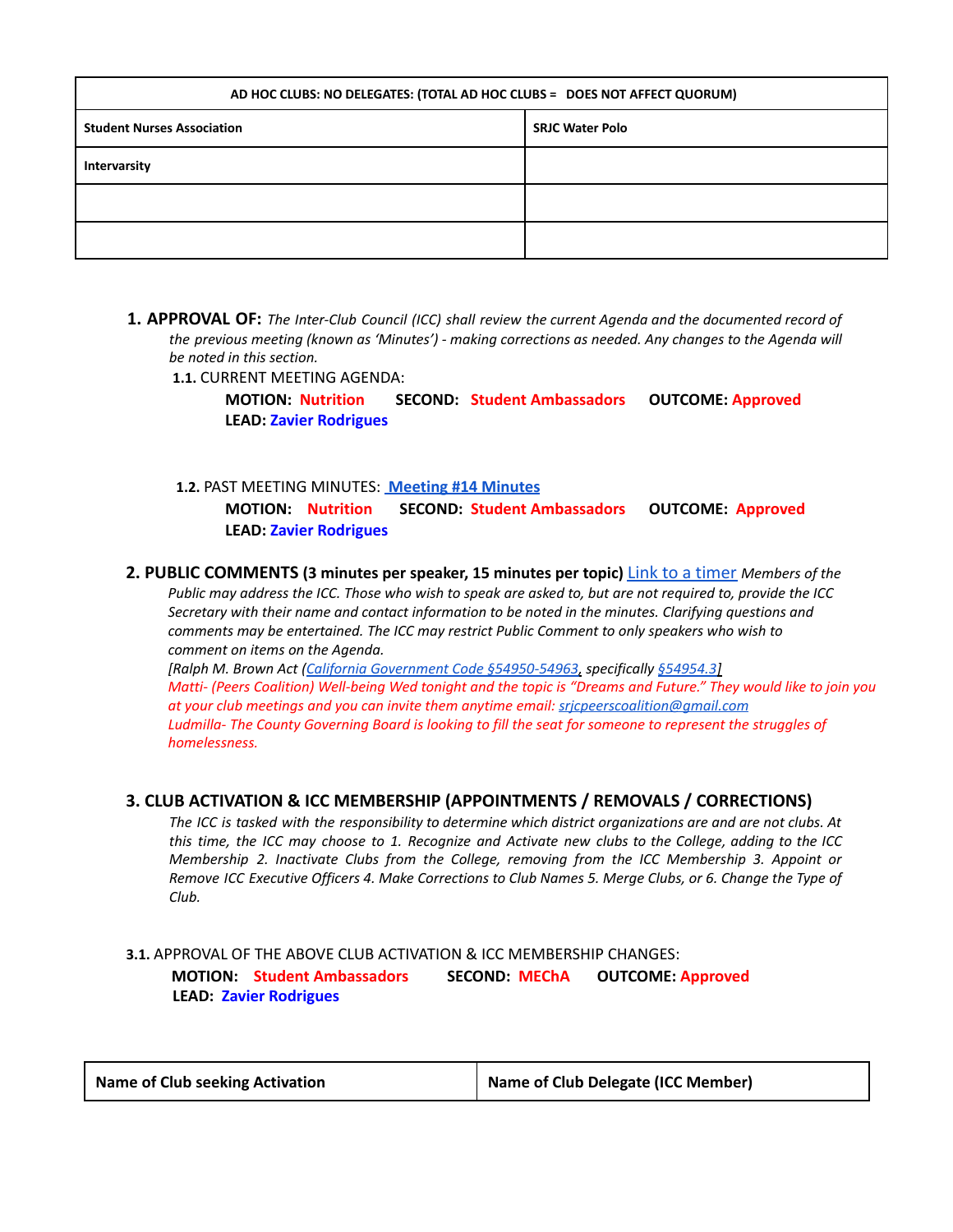| <b>Biology Club</b>                            | Ani Fowler          |  |
|------------------------------------------------|---------------------|--|
| <b>Philosophy Club</b>                         | Janessa Horner      |  |
|                                                |                     |  |
| <b>Change Club Type</b>                        |                     |  |
|                                                |                     |  |
| <b>Club Removals</b>                           |                     |  |
|                                                |                     |  |
| Name of Current Club seeking Renaming of Club: | The Club's New Name |  |
|                                                |                     |  |

## **4. New Business**

**4.1. Motion to approve Club Day on Wednesday, March 2nd 9th Lead: Zavier Rodrigues MOTION: Circle K SECOND: Nutrition OUTCOME: Approved Motion to amend for March 9th: MOTION: Nutrition Club SECOND: Student Ambassadors OUTCOME: Approved**

### **5. REPORTS and Announcements**

*A section for reporting out petenent informational discussion, usually used to help club members have more details before voting on new business items in the next meeting's agenda. Also used for PRESENTATIONS, EVENT EVALUATIONS, and QUESTIONS.*

### **5.1. CLUB REPORTS**

Circle K - they meet this Friday at 7pm. They are planning a creek clean up and hoping to have a **fundraiser event soon. They are also having elections soon, officer positions are open.**

WISE- they met today at 1pm, they have alternate meetings. Hoping to have a fundraiser on April 1st **from 11am-2pm and if anyone wants a booth please email them [wiseclub.srjc@gmail.com](mailto:wiseclub.srjc@gmail.com)**

**WINE: wine tasting on the 18th in Shone Farm**

**Students for Recovery - they have a meeting tomorrow Thursday with the Nutrition club. On the last Thursday of the month they have a yoga event. The first Thursday of next month they have meditation event**